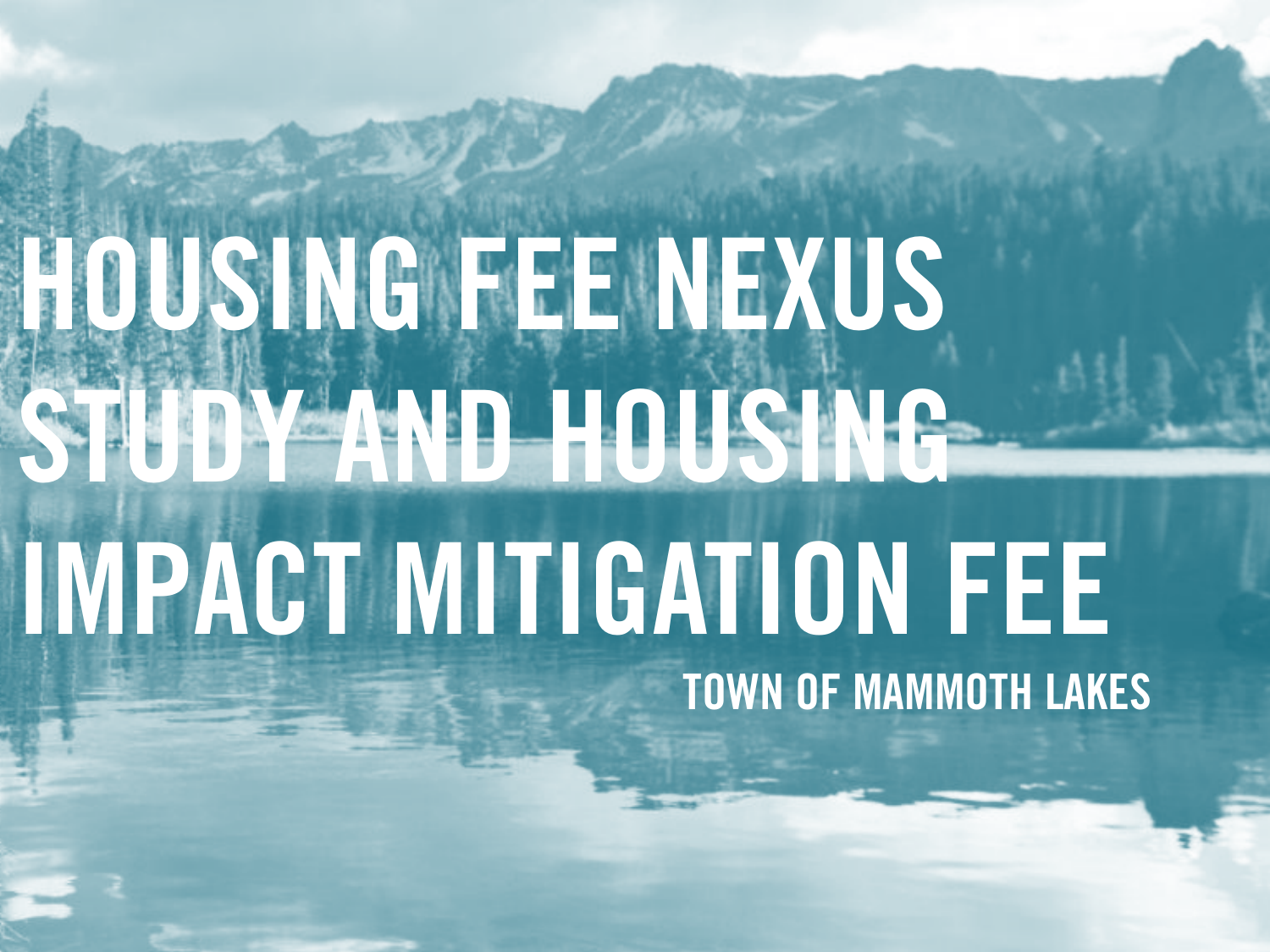#### SUMMARY

- + Introduction
- + Mitigation Act
- + Nexus Analysis
- + Fee Recommendations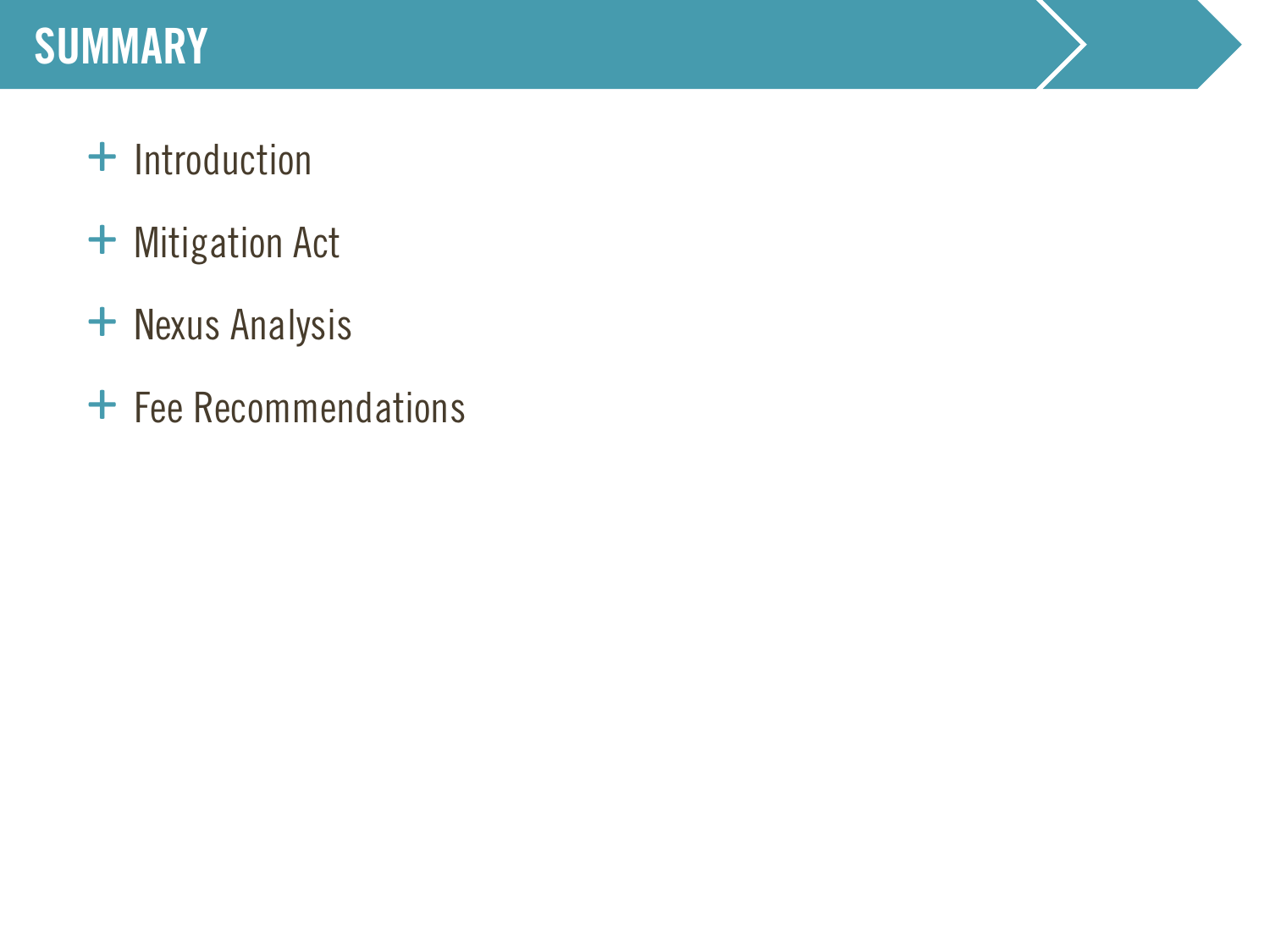### INTRODUCTION

#### + AECOM

- + Jeff Goldman (Principal)
- + Lance Harris (Project Manager)
- + Lisa Reynolds (Analyst)
- + 2014 Housing Element Update
- + Town retained AECOM
	- + Housing Ordinance Update (approved)
	- + Nexus & Fee Study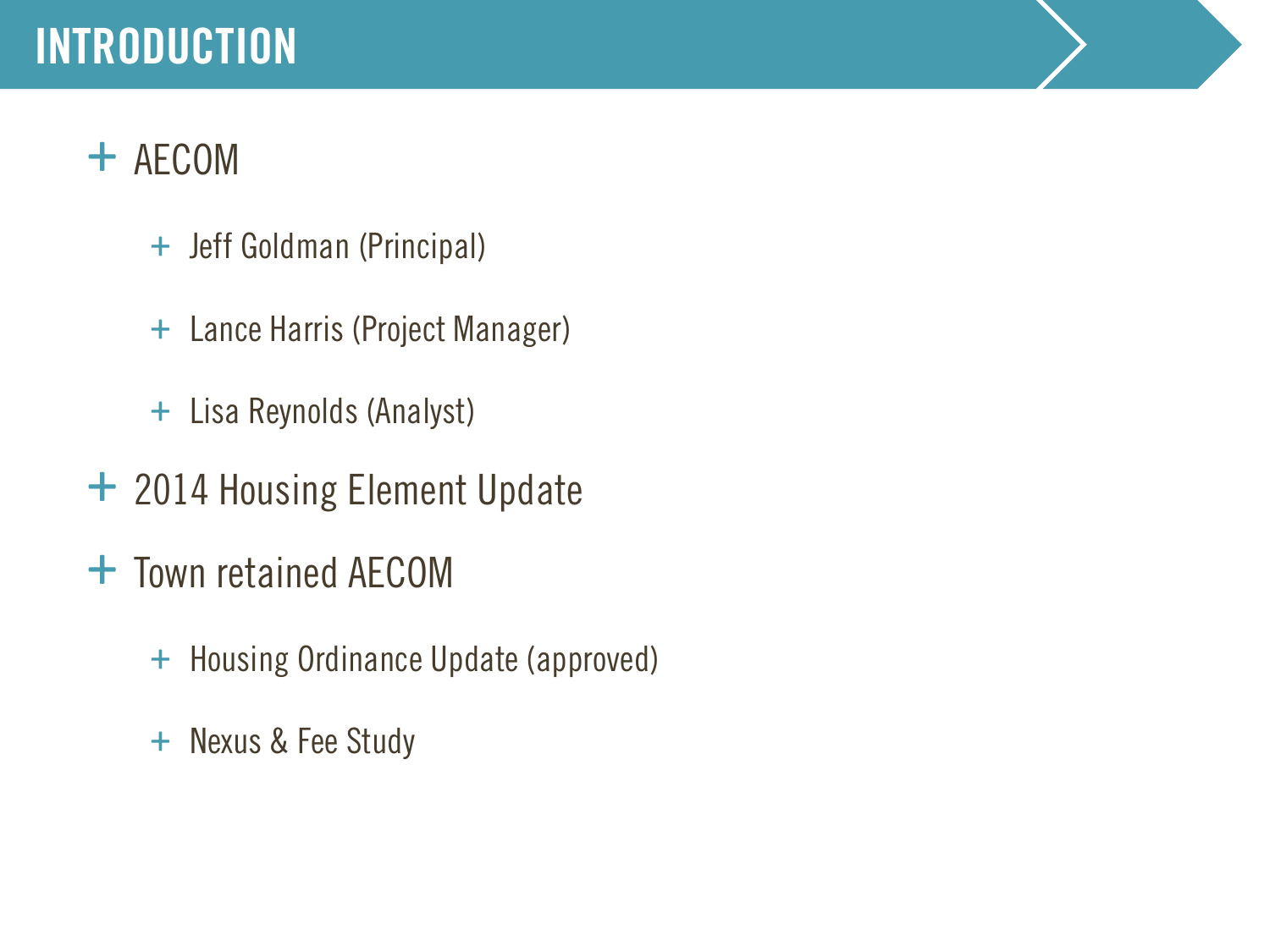

JURISDICTIONS MUST SHOW THAT THE DEVELOPMENT IS CREATING AN IMPACT AND THE FEE IS PROPORTIONAL TO THE IMPACT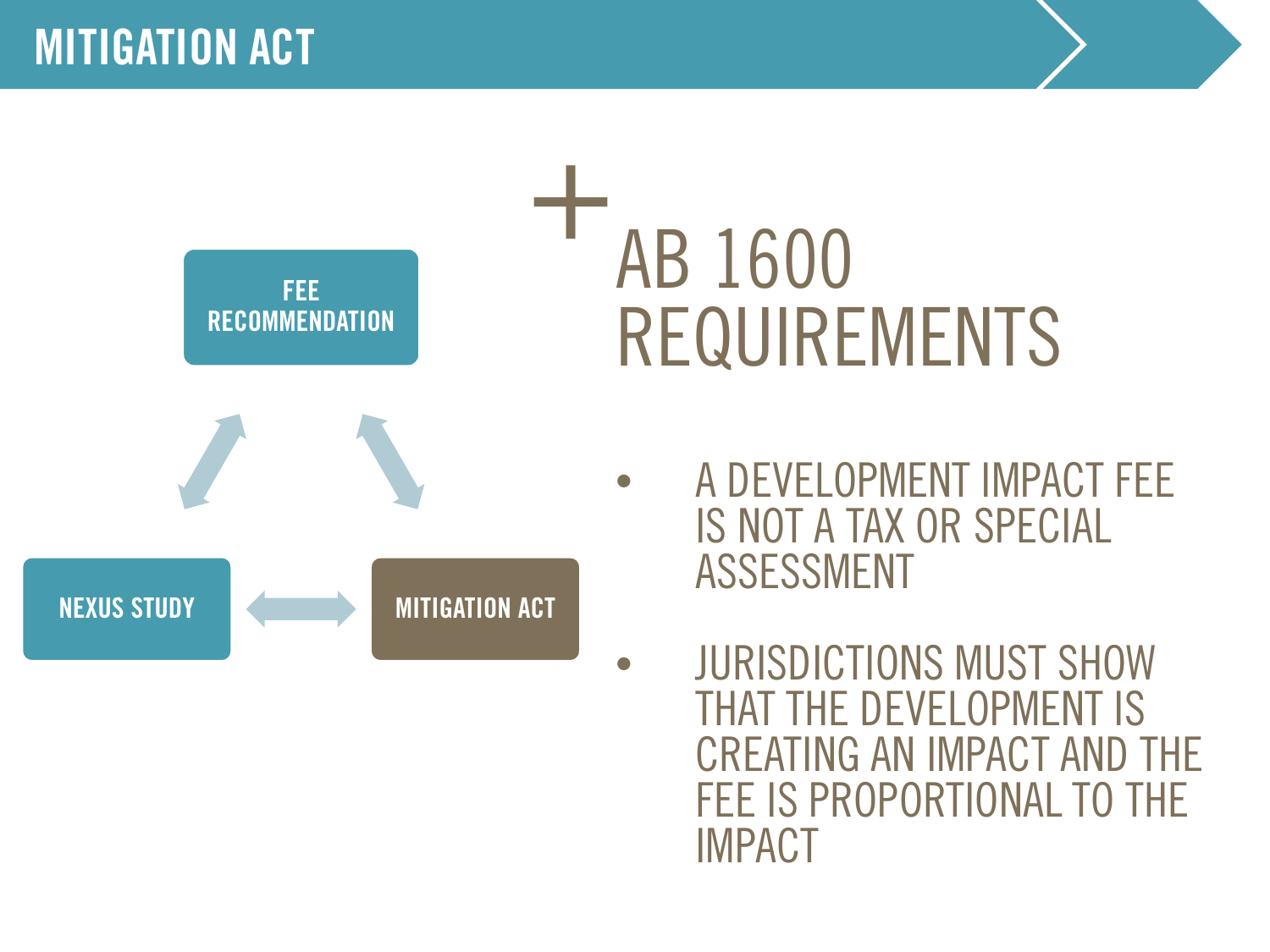

• ESTABLISH THE "MAXIMUM FEE"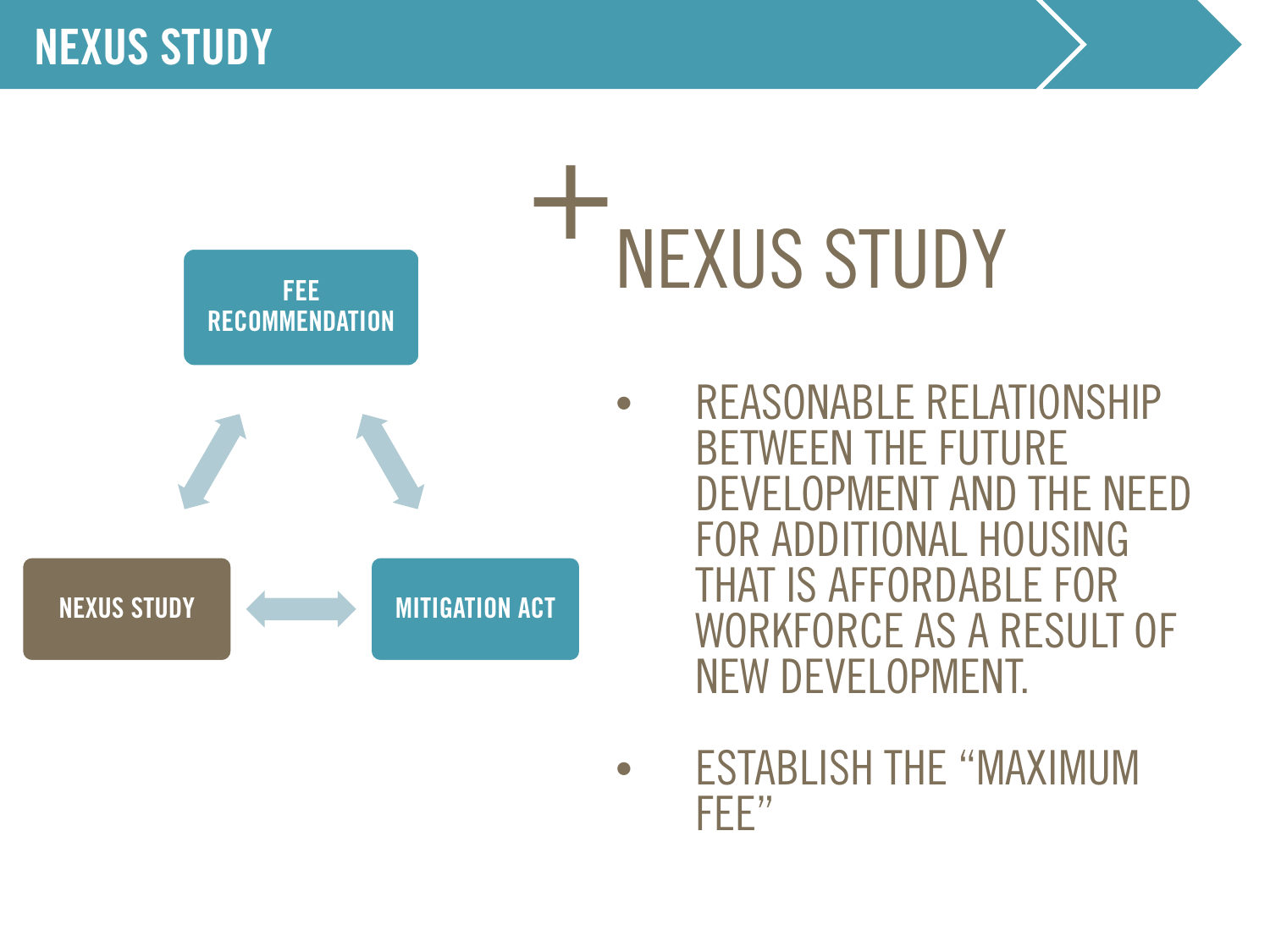

### CALCULATION

- EXTREMELY LOW (30% AMI)
- VERY LOW (50% AMI)
- LOW (60% AMI)
- LOW (80% AMI)
- MODERATE (120% AMI)
- MIDDLE (150% AMI)

UNITS X OCCUPANCY FACTOR X PRODUCTION COST SUBSIDY X  $=$  MAX FEE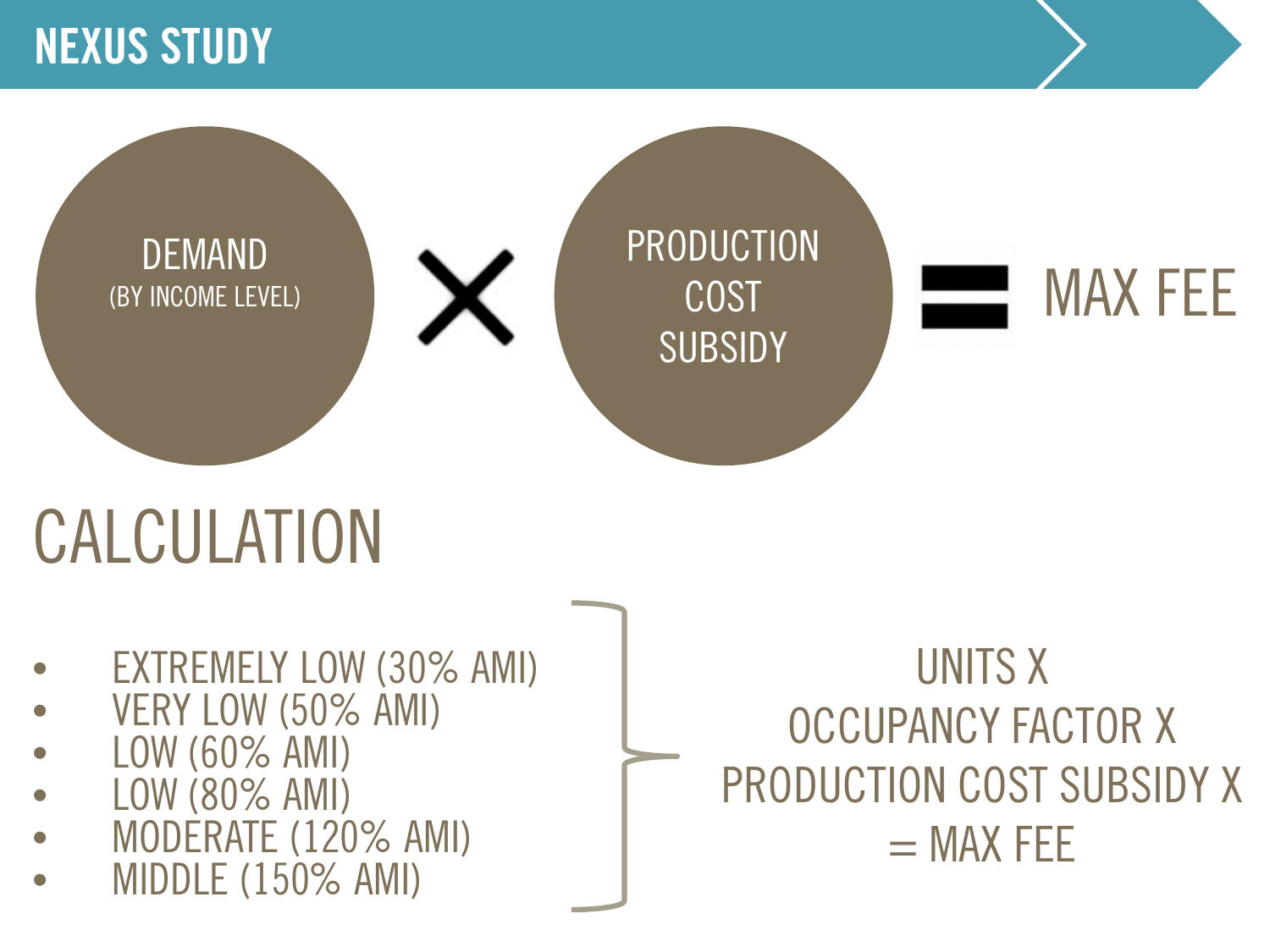### RESIDENTIAL





MARKET RATE HH SPENDING JOBS

DEMAND (BY INCOME LEVEL)





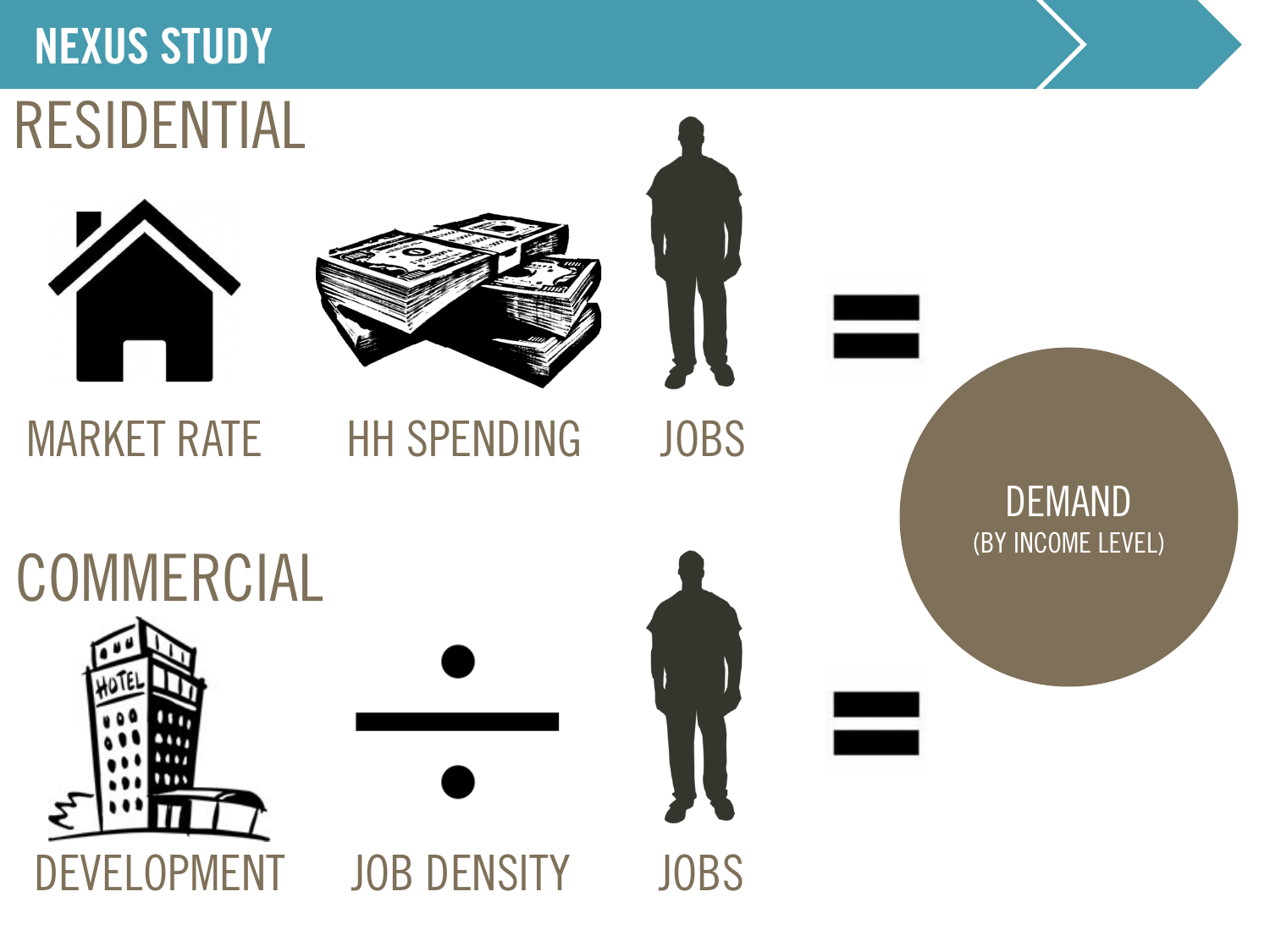### RESIDENTIAL

#### AFFORDABLE UNIT VALUE (BY INCOME LEVEL)







DEVELOPMENT COST (CONSTANT)

PRODUCTION COST SUBSIDY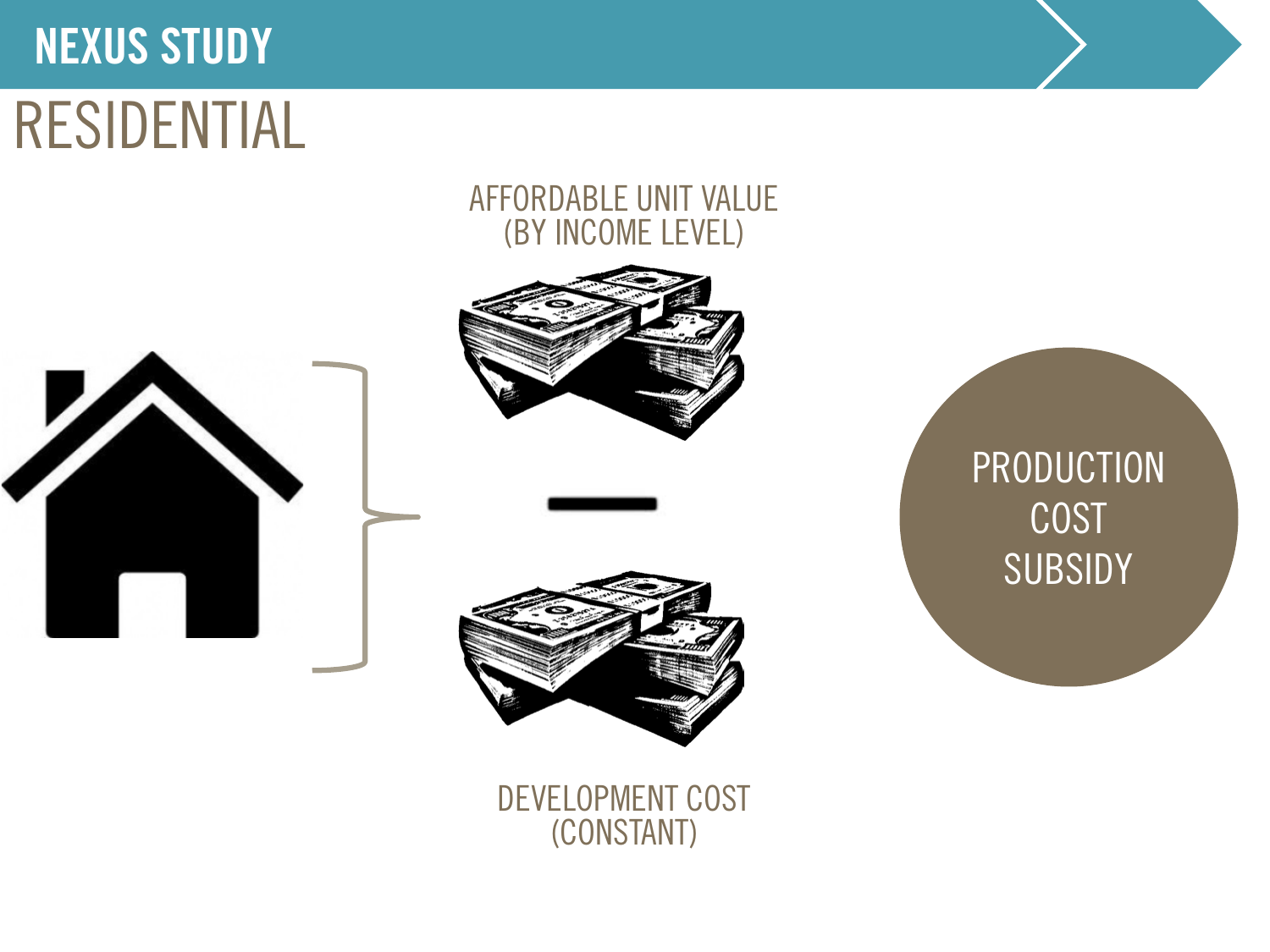## KEY ADJUSTMENTS FOR MAMMOTH

- RESIDENTIAL (SEASONAL)
- EMPLOYEE (LIVE/WORK)
- REGIONAL WAGES
- UNEMPLOYMENT / TRANSFERS
- COMMERCIAL VACANCY
- EMPLOYMENT DENSITY
- HOUSEHOLD FORMATION
- WORKERS PER HOUSEHOLD
- LAND VALUES
- CONSTRUCTION COSTS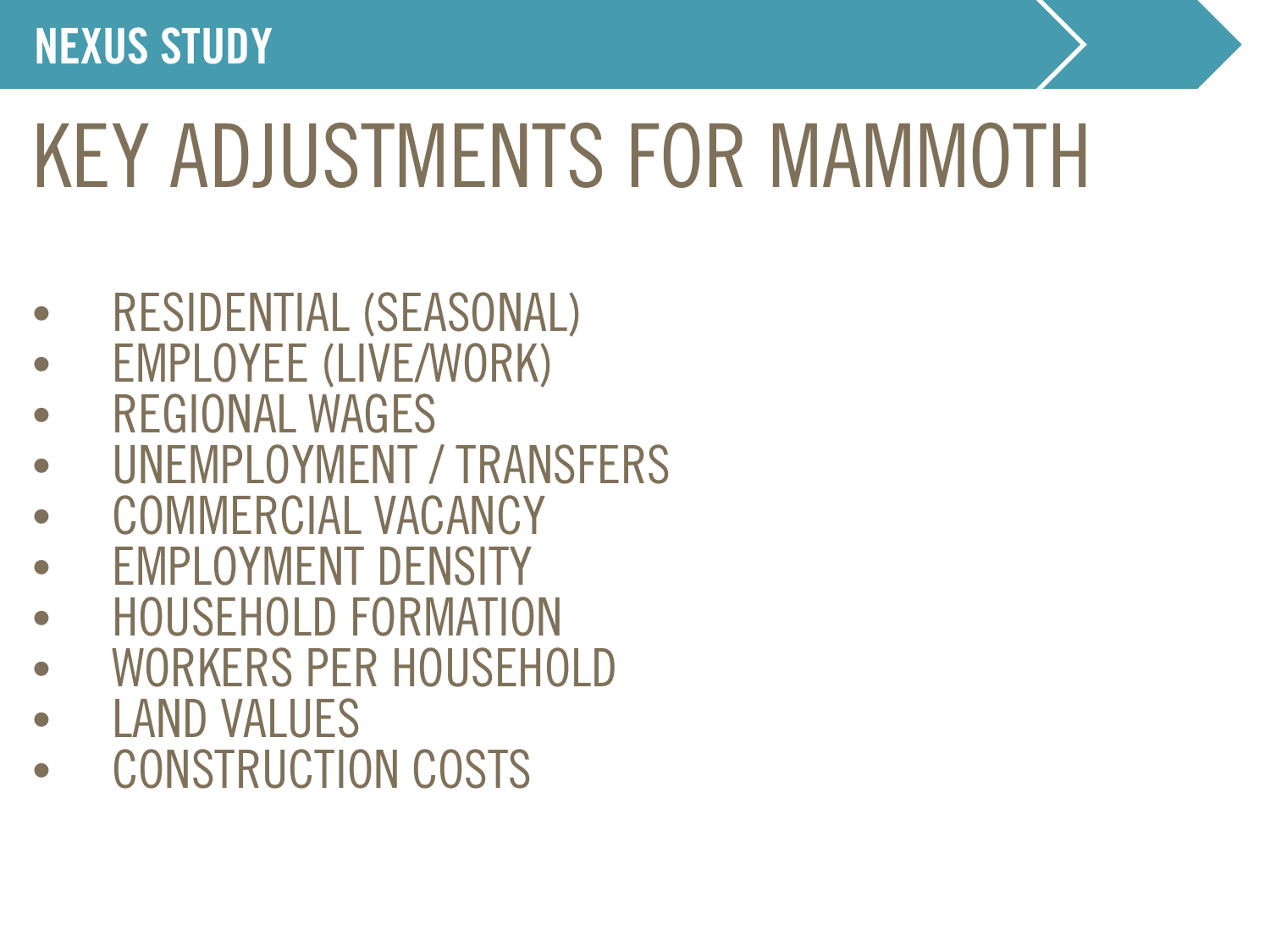## +FEE RECOMMENDATION

NEXUS STUDY MITIGATION ACT

FEE **RECOMMENDATION** 

> • MLH, TOWN, AND/OR OTHER PROGRAMS OR SERVICE PROVIDERS ACCOUNT FOR 70% OF MAX FEE FOR BELOW 60% AMI

• OTHER COMMERCIAL DEVELOPMENT EQUAL TO LODGING FEE (AS A PERCENT OF DEVELOPMENT COST)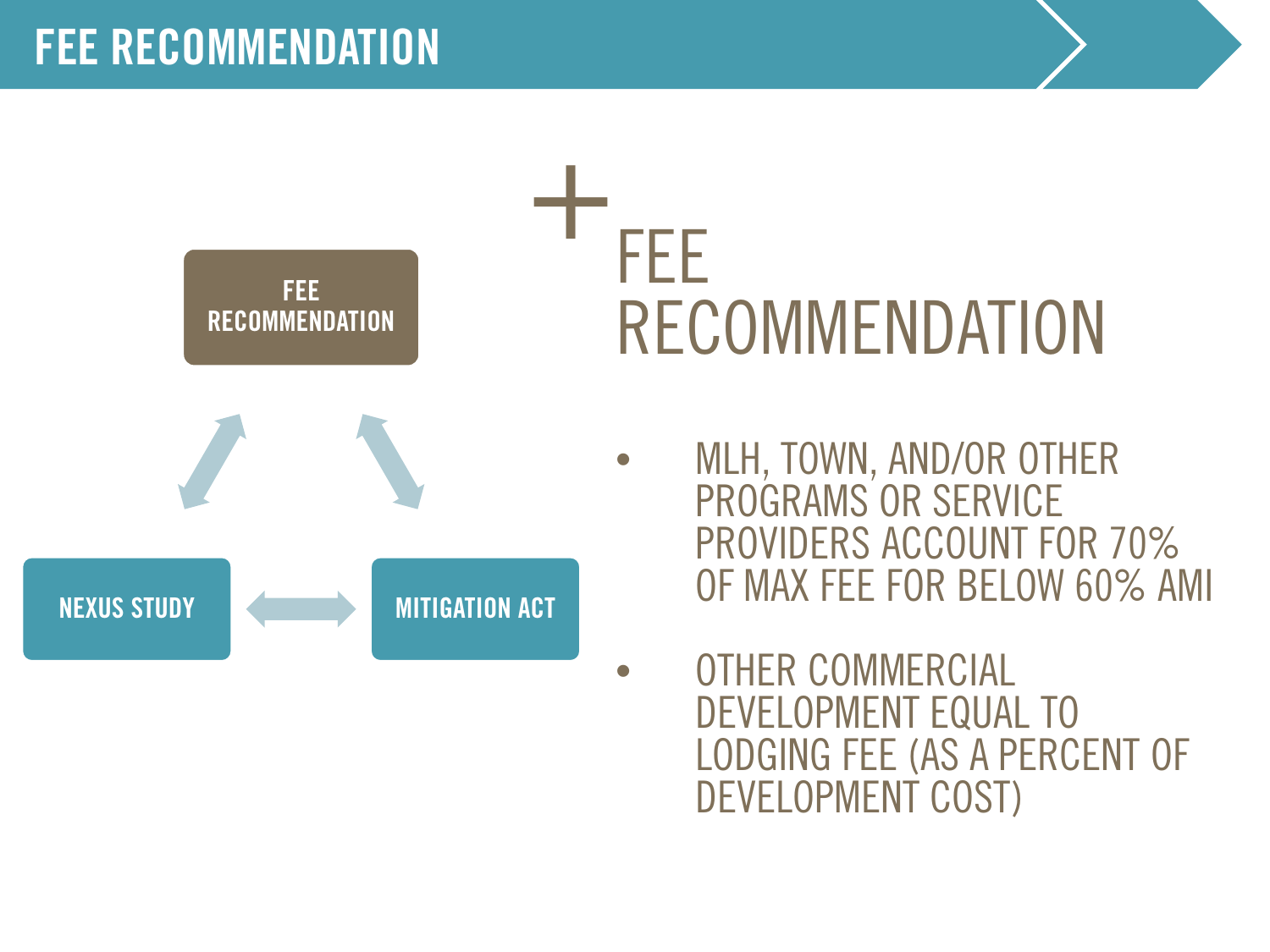### FEE RECOMMENDATION

### CONSISTENT WITH THE HOUSING ORDINANCE

### $\text{RESIDENTIAL}$  = \$7,300 PER UNIT  $\angle$  LODGING  $=$  \$3,700 PER ROOM RETAIL/RESTAURANTS = \$2 PER GROSS SF OFFICE  $=$  \$2 PER GROSS SF  $LIGHT INDUSTRIAL$  = \$1 PER GROSS SF SERVICE USES  $=$  \$2 PER GROSS SF